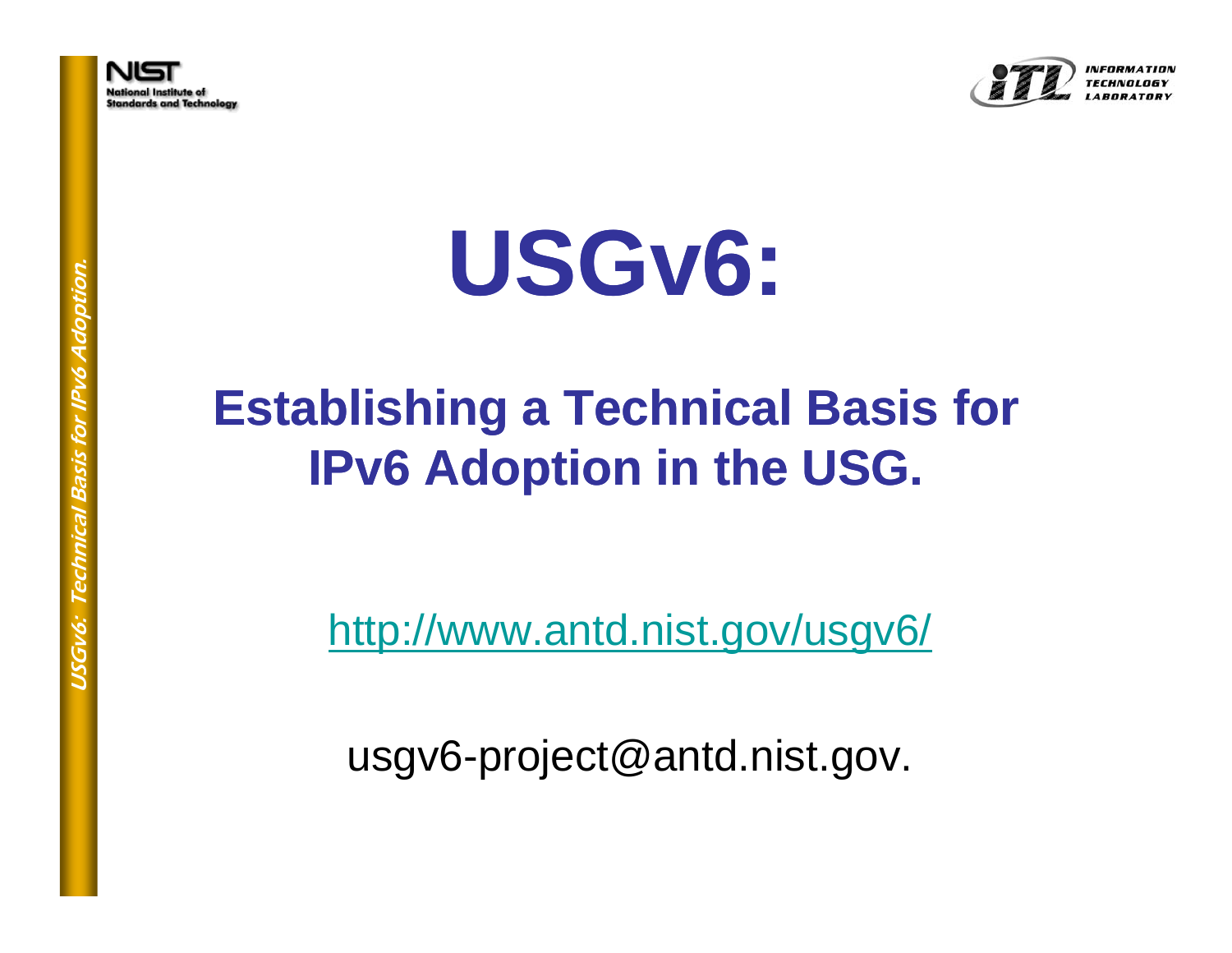



- • **Are we running out of IPv4 Addresses?**
	- r Details depend on the meaning of "we"<br>and "out"….<br>- ...but in general, **YES!.**
	-
- • **When?**
	- Speculative "science" but things will get "interesting" in the next 1-2 years.

#### •**What will happen then?**

- 
- Use IPv6?<br>Deploy big NATs in the sky?
- Hijack address blocks?
- New models of IPv4 address management / ownership?

#### •**How to Expedite IPv6 Adoption?**

- Vast installed base of IPv4 & 20+ years experience.
- Mission critical systems.
- Early adopter costs vs ROI?



### http://www.potaroo.net/tools/ipv4/index.html



**Projected IANA Unallocated Address Pool Exhaustion: 20-Jun-2011 Projected RIR Unallocated Address Pool Exhaustion: 23-Feb-2012**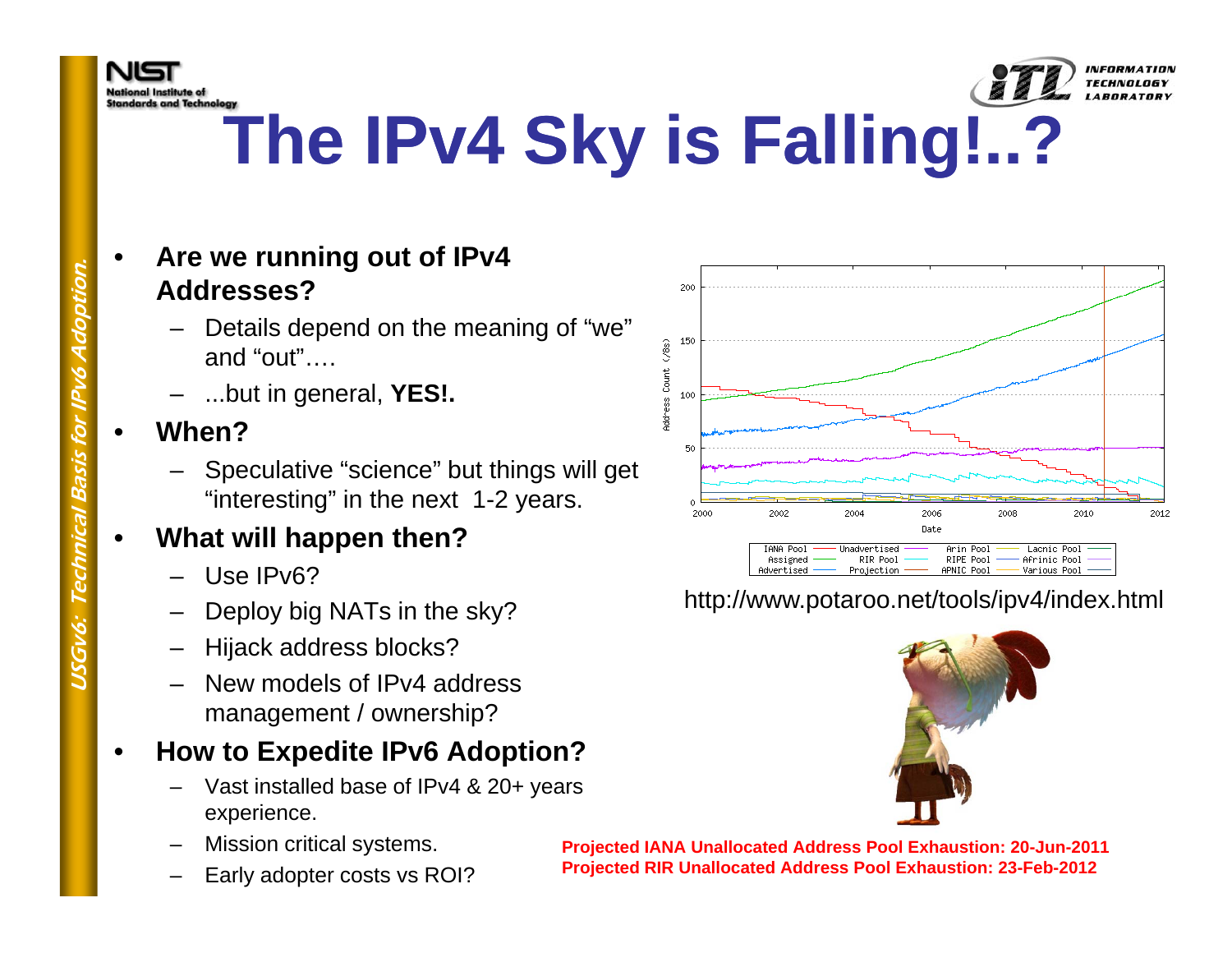

## **Industry Response?**

#### •**IPv4 Exhaustion will happen … what then?**

- Will constrain economic growth
- Will add complexity and brittleness to the network.<br>- Will incite address hijacks / black markets.
- 
- Will undermine trust relationships based upon address ownership
- Will cause the network to become more opaque to operators / law enforcement / intelligence.

#### •**IPv6 Killer Application: Internet Business Continuity!**

- Enabling the Internet to continue to grow as an economic driver and as a key piece of critical infrastructure.<br>• IPv6 was always about the addressing and routing problem ...
	-

#### •**Can we afford not to deploy IPv6?**

- Starting to be the more interesting question?
- • **Some key industry segments get it ….**
	- Cellular providers
	- M2M industries

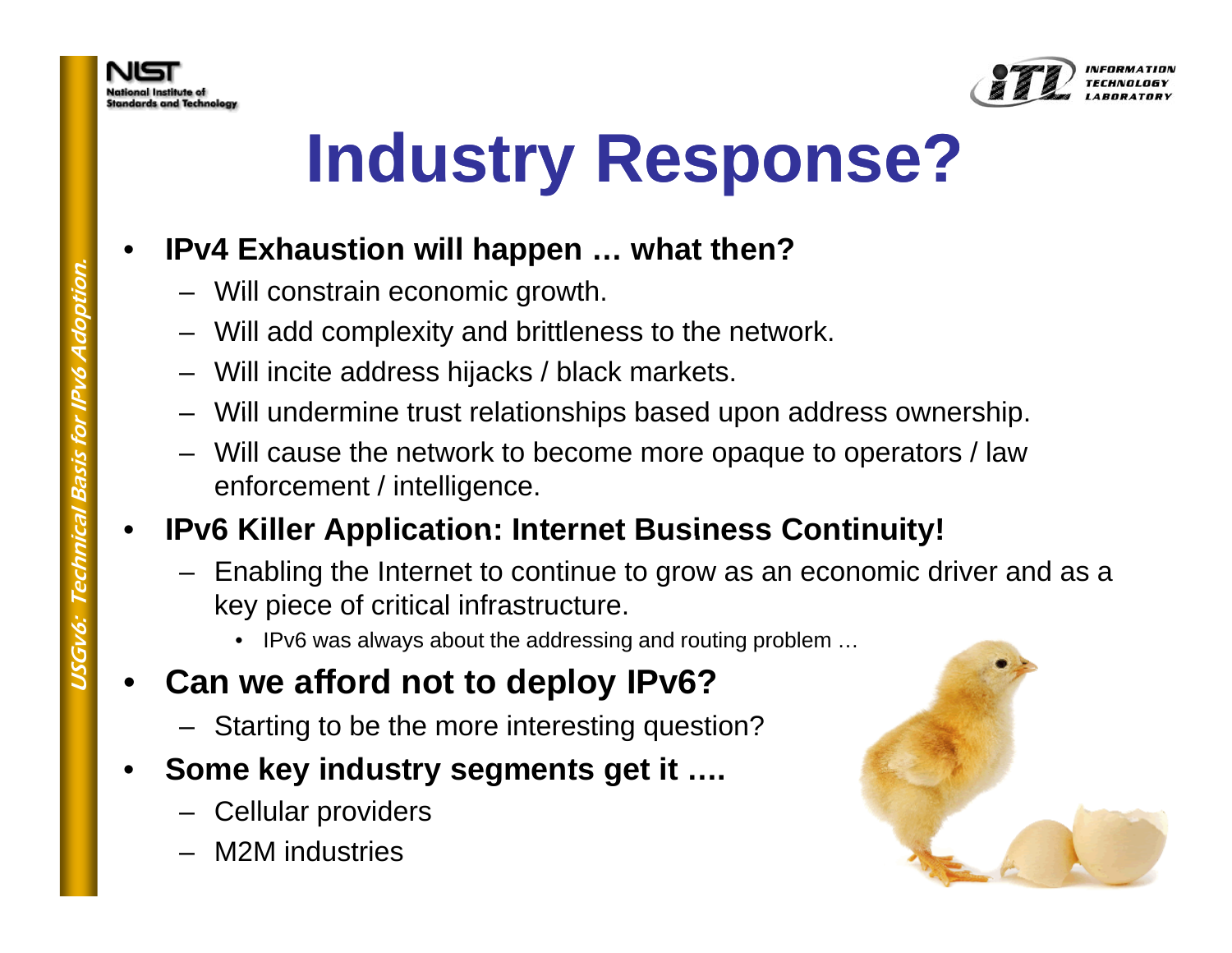



## **USG Response?**

- • Research and Development of IPng / IPv6
	- NIST and many other USG agencies contributed to the
- design and evolution of IPv6 standards in the IETF.<br>If you \*only\* standardize it … they won't come.
- ged y of the commons phenomena "Evolvin g Core g Figure 1 ragedy of the commons phenomena – "Evolving Core"<br>
Capabilities of the Internet" - Journal on Telecommunica<br>
and High Technology Law, Vol. 3, 2004.<br> **Propertive How do you get it deployed?**<br>
The National Strategy Capabilities of the Internet" - Journal on Telecommunications and High Technology Law, Vol. 3, 2004.
	- **How do you get it deployed?**
	- •
		- "The United States must understand the merits of, and<br>obstacles to, moving to IPv6 and, based on that<br>understanding, identify a process for moving to an IPv6<br>based infrastructure. The federal government can lead in<br>devel its own networks and by coordinating its activities with those in the private sector… The government should play a role when private efforts break down due to a need for coordination or a lack of proper incentives."





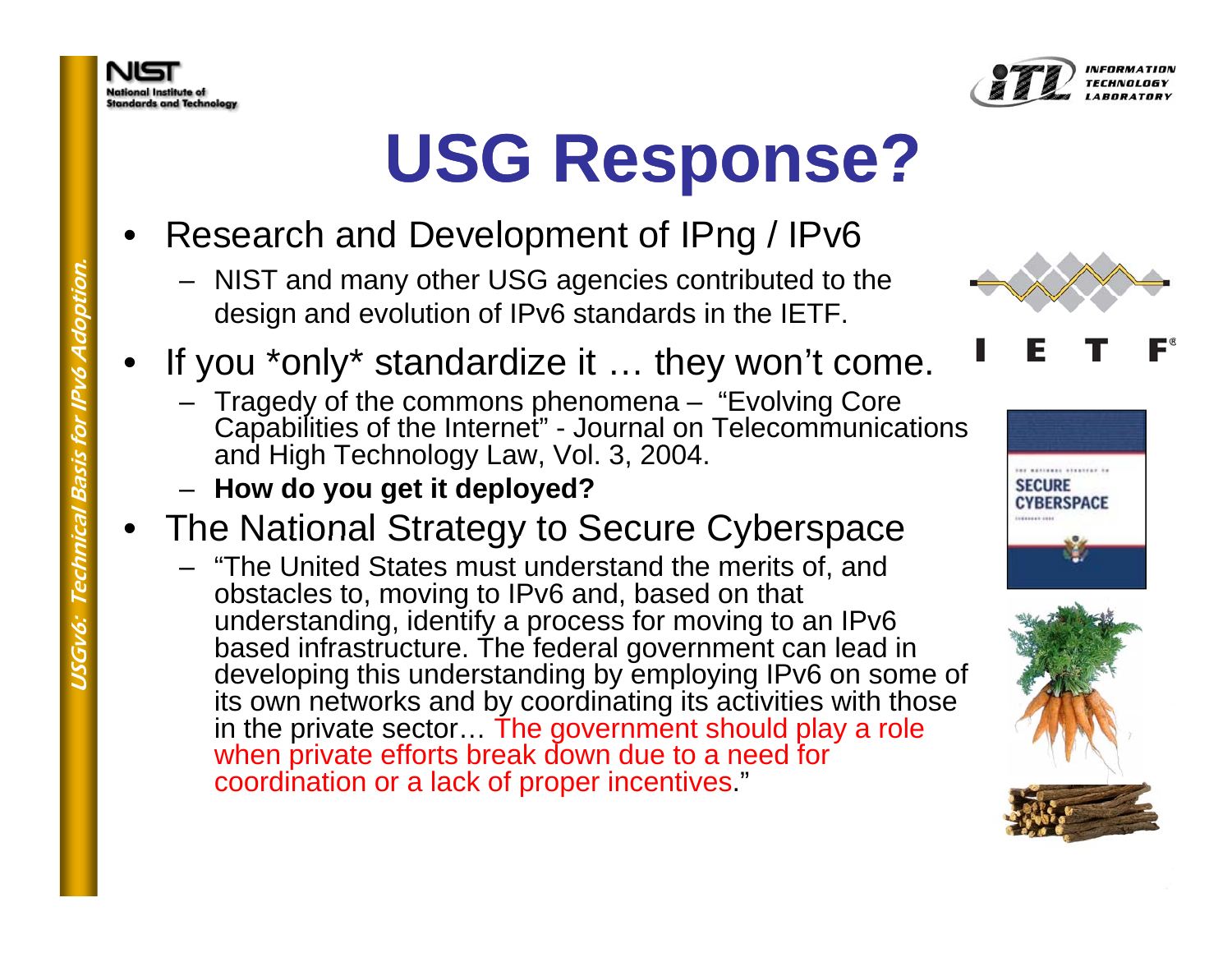



INFORMATION

# **USGv6 History & Context**

#### •**OMB - Policy M-05-22 & FAQ**

http://www.whitehouse.gov/omb/memoranda/fy2005/m05-22.pdf <u>http://www.whitehouse.gov/omb/egov/documents/IPv6\_FAQs.pdf</u> http://www.whitehouse.gov/omb/egov/documents/IPv6\_FAQs.pdf<br>– All Agencies – Plan for IPv6 adoption...Deploy & use "IPv6

- http://www.whitehouse.gov/omb/egov/documents/IPv6<br>
 All Agencies Plan for IPv6 adoption. Deploy & u<br>
capable/compliant" products in "core" networks by J<br>
 Requires agencies to "ensure orderly and secure tran<br>
 FAQ: "A **All Agencies** – Plan for IPv6 adoption. Deploy & use "IPv6 capable/compliant" products in "core" networks by June 2008.
	- Requires agencies to "ensure orderly and secure transition"
	- FAQ: "Agencies should verify …capability through testing …are required to maintain security during and after adoption …"
	- **NIST** "The National Institute for Standards and Technology (NIST) will develop, as necessary, a standard to address IPv6 compliance for the Federal government."
	- **OMB & GSA** "Additionally, as necessary, the General Services Administration and the Federal Acquisition Regulation Council will develop a suitable FAR amendment for use by all agencies."

#### •**NIST Activities**

- **USG TIMIST ACTIVILIES**<br>State of industry, DoD, and foreign profile / testing efforts.
	- Met with DoD, JITC, IPv6Forum, UNH/IOL, TAHI, ETSI, INRISA, USG IPv6 Working Group, Large users and vendors.
	- **Recommended development of USG IPv6 Profile/Test program program**
		- and explicit goal of fostering harmonization across industry/user groups and planning for USG exit as soon as prudent.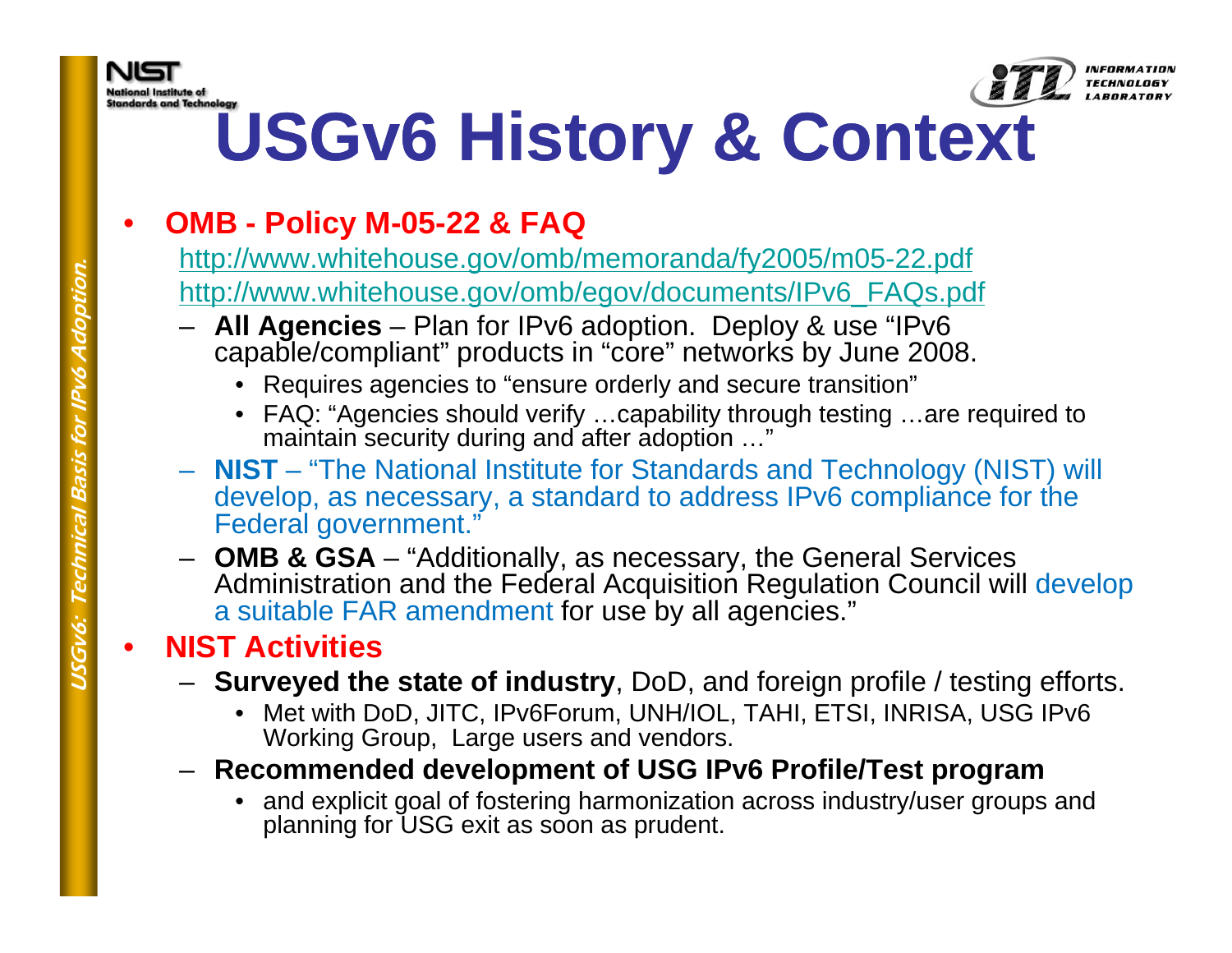



### Yet Another IPv6 Program?

#### •**Goals:**

- Program to meet USG requirements. DoD
- 

### Property - Minimize USG centric involvement.<br>
Surveyed the State of Industr<br>
- Met with all know players<br>
Added the State of Industr •**• Surveyed the State of Industry.**

- Met with all know players
- nationally/internationally.<br>
 Reviewed all profile/test programs.<br>
 Searching for open/public/international
- program that could meet USG needs.

#### •**Result:**

- program that could meet USG needs<br>
 Result:<br>
 Found none that currently could mee<br>
goals. – Found none that currently could meet goals.
	- $-$  Create a new program that others could converge to.
	- Look to transfer profile / test program back to the industry as soon as back possible.
	- Retaining only those functions/roles that are inherently governmental.

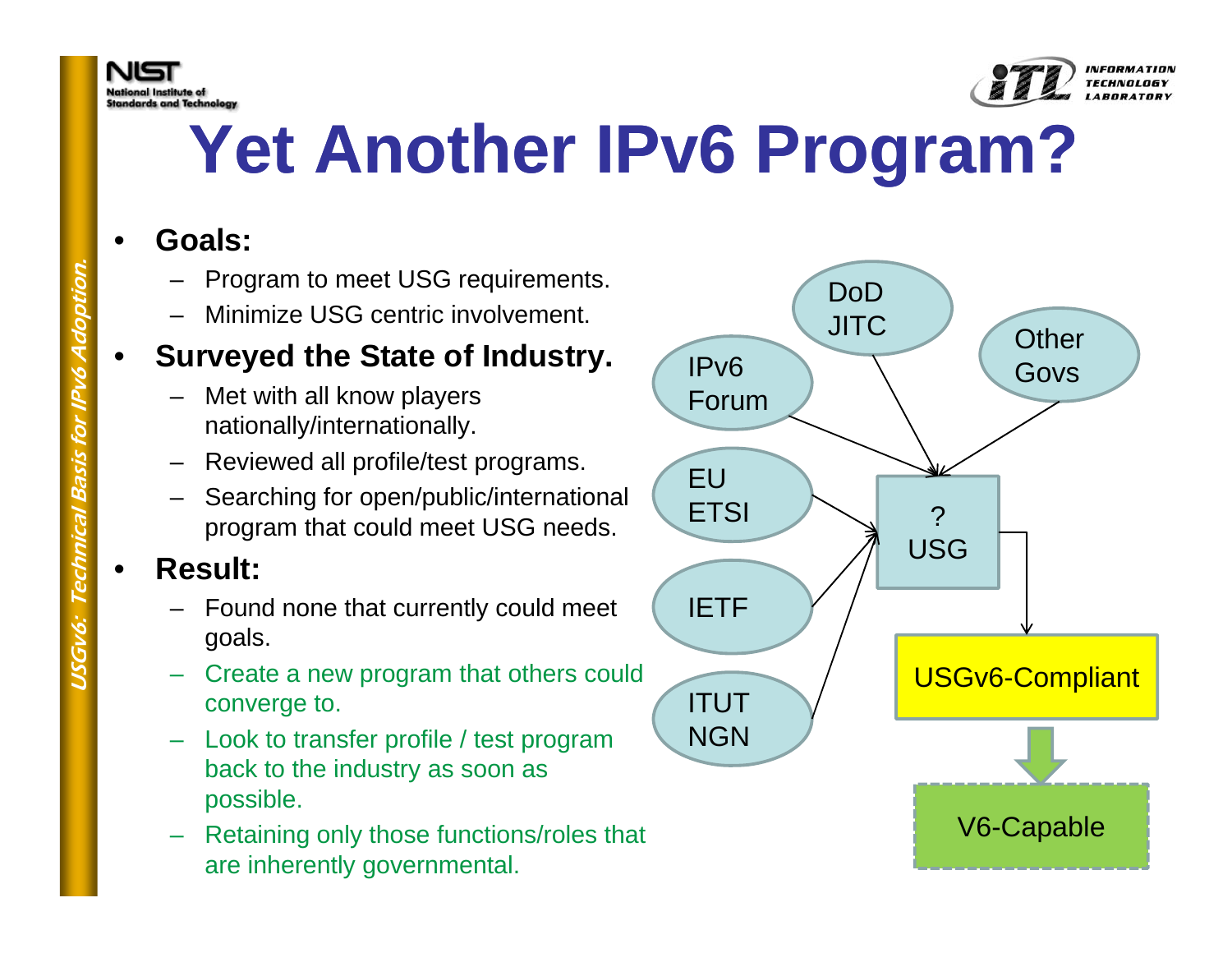



### **USGv6-V1.0**

### **http://www antd nist gov/usgv6/ http://www.antd.nist.gov/usgv6/**

### **USGv6 Profile:**

#### •**Defines what "IPv6" means IPv6 means.**

- Cites 150+ RFCs to define "low bar" requirements for hosts, routers and network protection devices.
- Establishes <sup>a</sup> vocabulary to express a ical Branch<br>
procureme<br>
policy mak<br>
– Policy free<br>
provide the procurement requirements between users, policy makers and vendors.
	- Policy free as emitted by NIST, but can provide the basis for other USG policies.

#### •**USG / User / Vendor Collaboration**

- Two public comment periods, numerous public/vendor meetings and outreach efforts.
- Highly coordinated and harmonized with DoD / IPv6 Profiling effort.
- •**Outlines Test Program.**

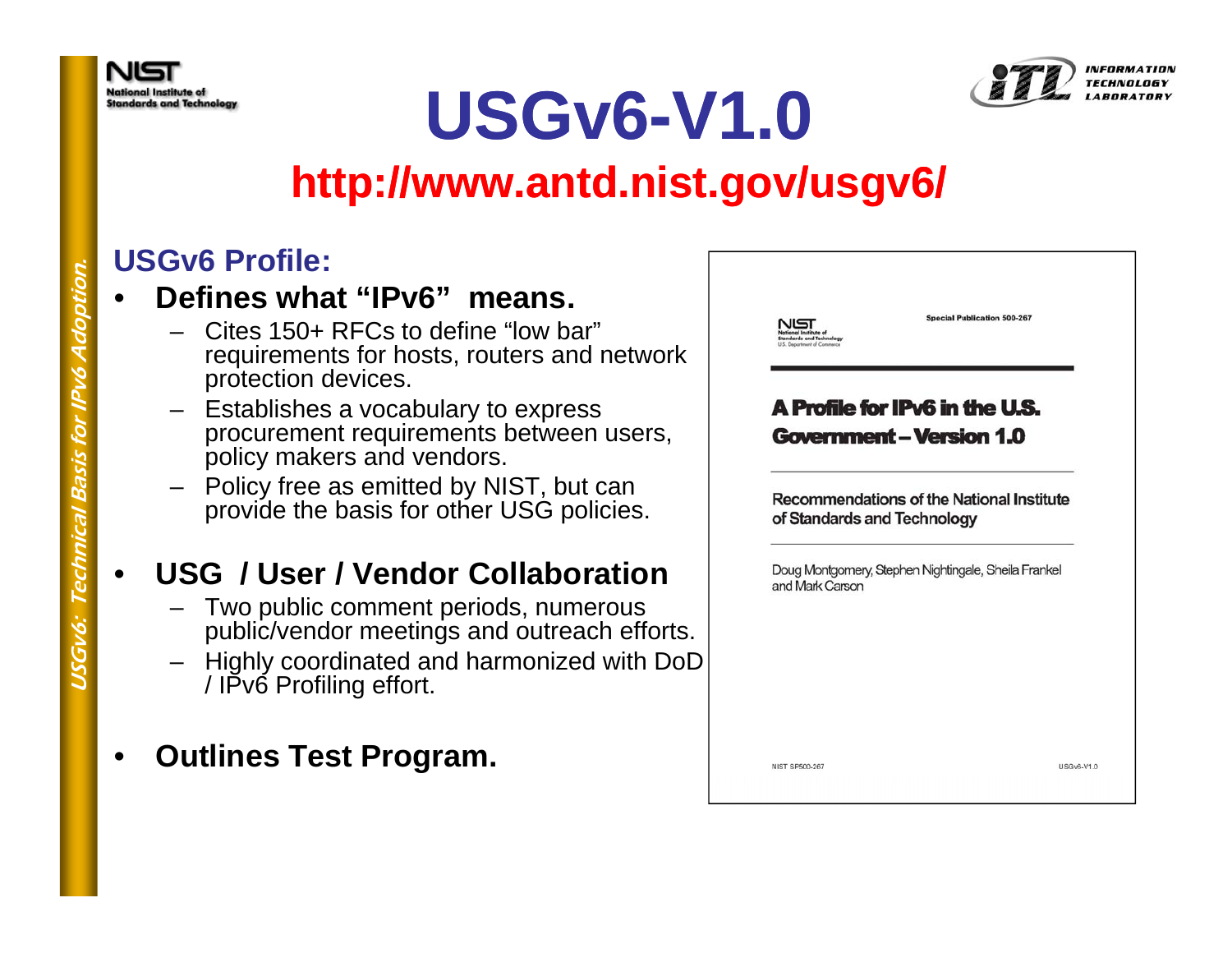



### **Vocabulary for Requirements**



- $\bullet$  USGv6 provides the technical infrastructure to enable:
	- precise communication of IPv6 requirements from USG users to vendors; and
	- precise communication of IPv6 capabilities from vendors to USG consumers.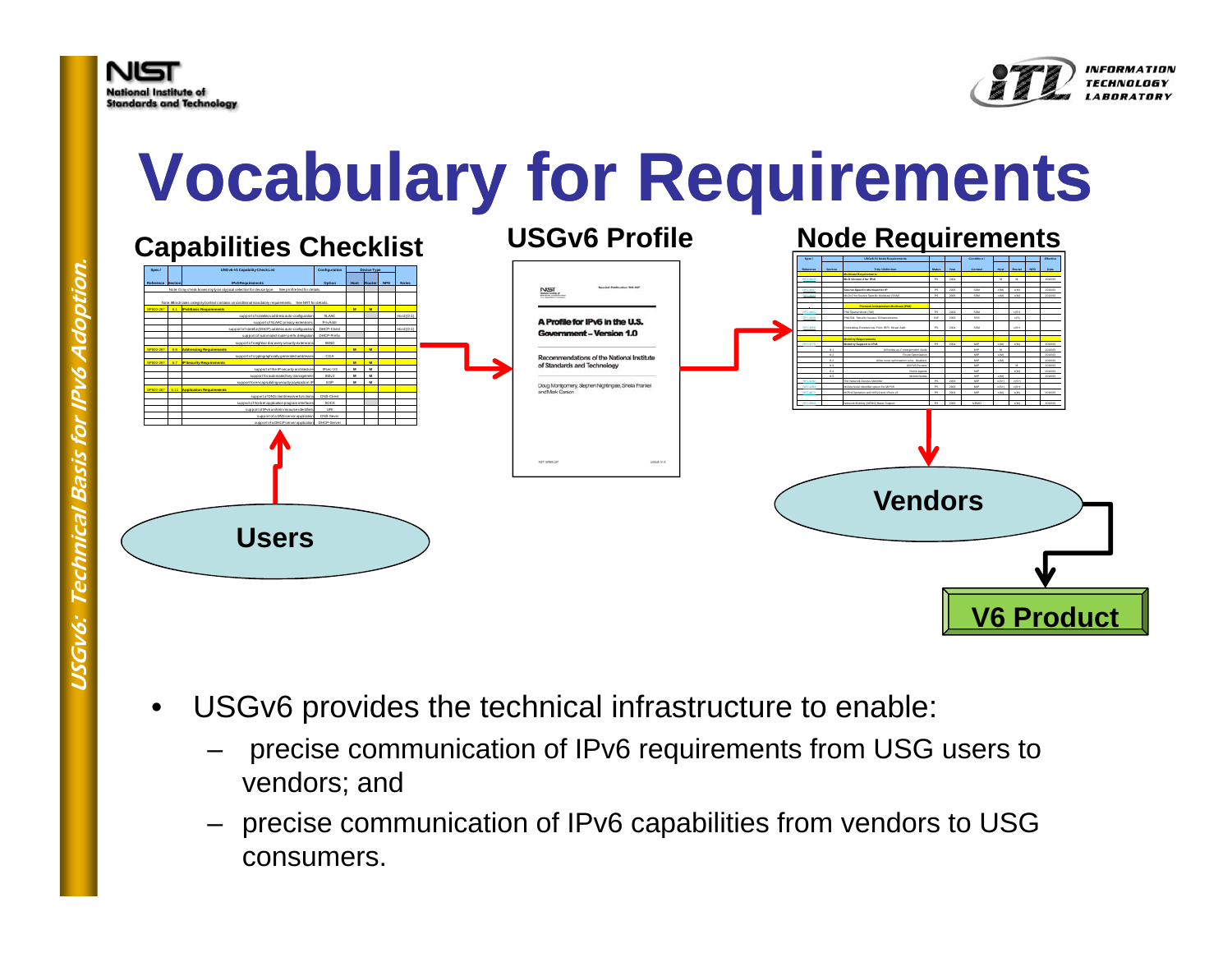



### USGv6-V1 Overview

#### •**Scope and Application**

- **Recommendation from NIST** in isolation is **policy free**.
	- Applicable to "non national security Federal IT systems".
- **Strategic planning** document to
	- Guide acquisition of IPv6 technologies for Federal IT systems.
	- Establish architectural goals for USG IPv6 network services
	-
- Other uses/time-frames are cautioned.<br>
− Defines **recommended & useful sets of IPv6 requirements** to:<br>
 Deliver expected functionality<br>
 Insure interoperability
	-
	-
	-
	-
- Framework Politic expected randichality<br>
 Insure interoperability<br>
 Enable secure operation<br>
 Protect early investments<br>
Defines and **compliance framework** to: – υσιιισο αιω συπριιαιισ
	- Enable products to be tested against requirement sets.
	- Document the results of such tests.
	- **Technical basis** for further refinement and other uses:
		- Agency / mission specific technical requirements.
			- Everything that is not mentioned is optional.
		- Agency / USG acquisition / deployment policies.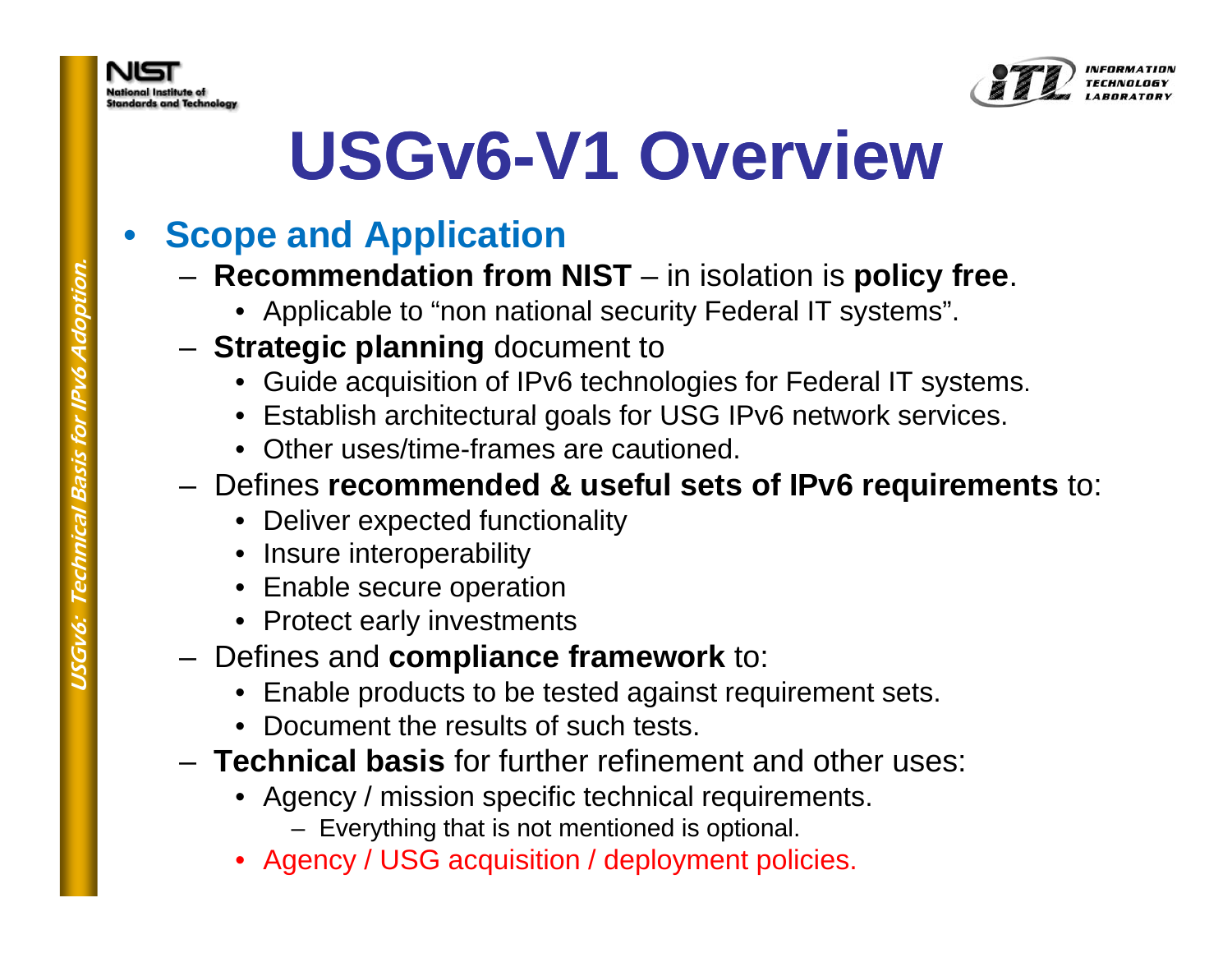

## **What the Profile is Not**

- • Applicable in the very near term
	- No mandatory requirement should be expected sooner 24 months after final "MUST" is published.
- De plo yment or O perations Guide
	-
	- Designed to be a guide to acquisition.<br>- Significant additional planning, guidance, reference will be needed to develop operational usage plans and policies.
- 
- Static, Complete, Universally Applicable<br>- It is fully expected that users will modify with agency, mission, **I f t it i i d hereon** procurement specific requirements. In fact it is required.
	- It is fully expected that some devices, systems, uses will not be easily accommodated by the generalizations of the profile.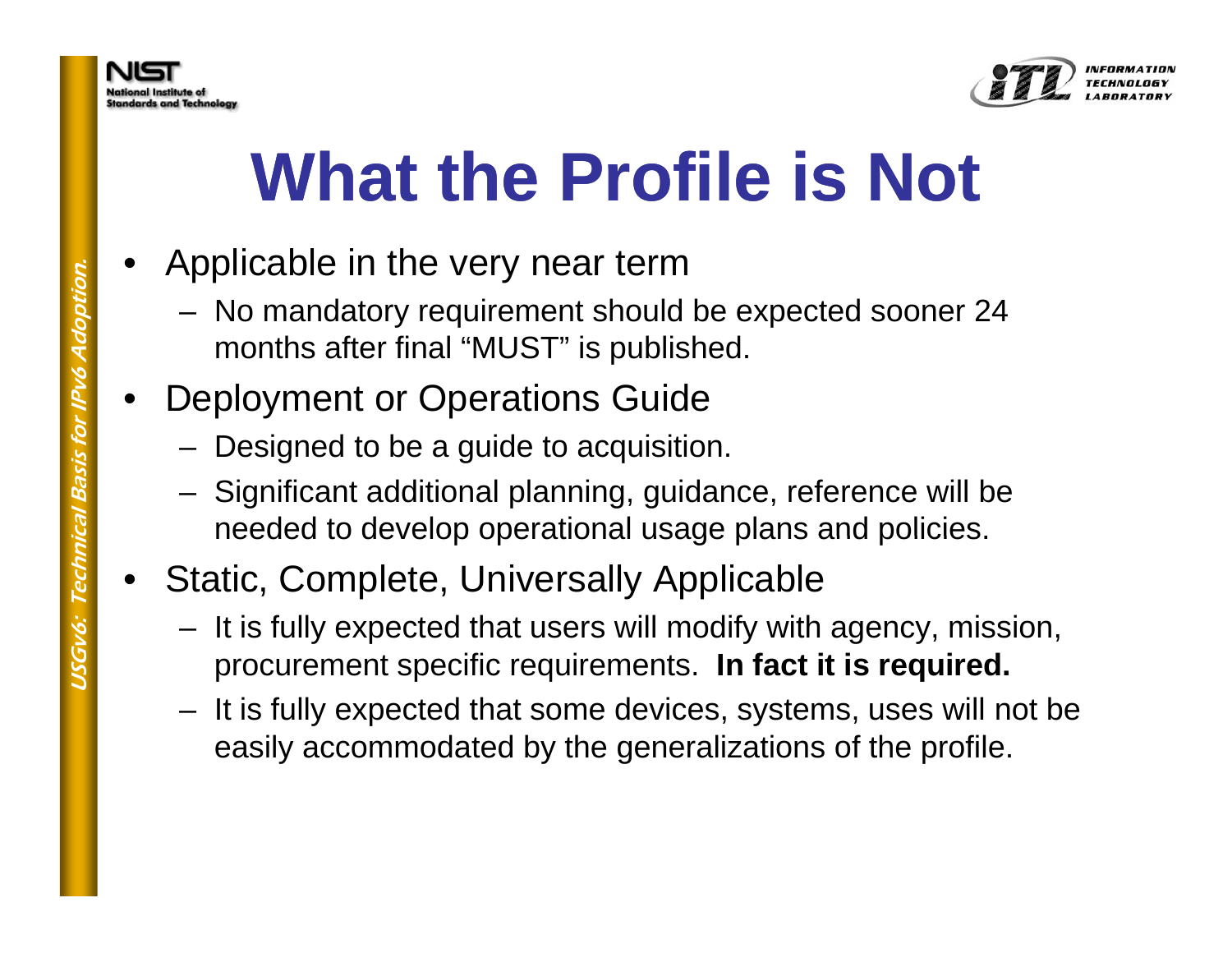



### **Protecting Early IPv6 Investments**

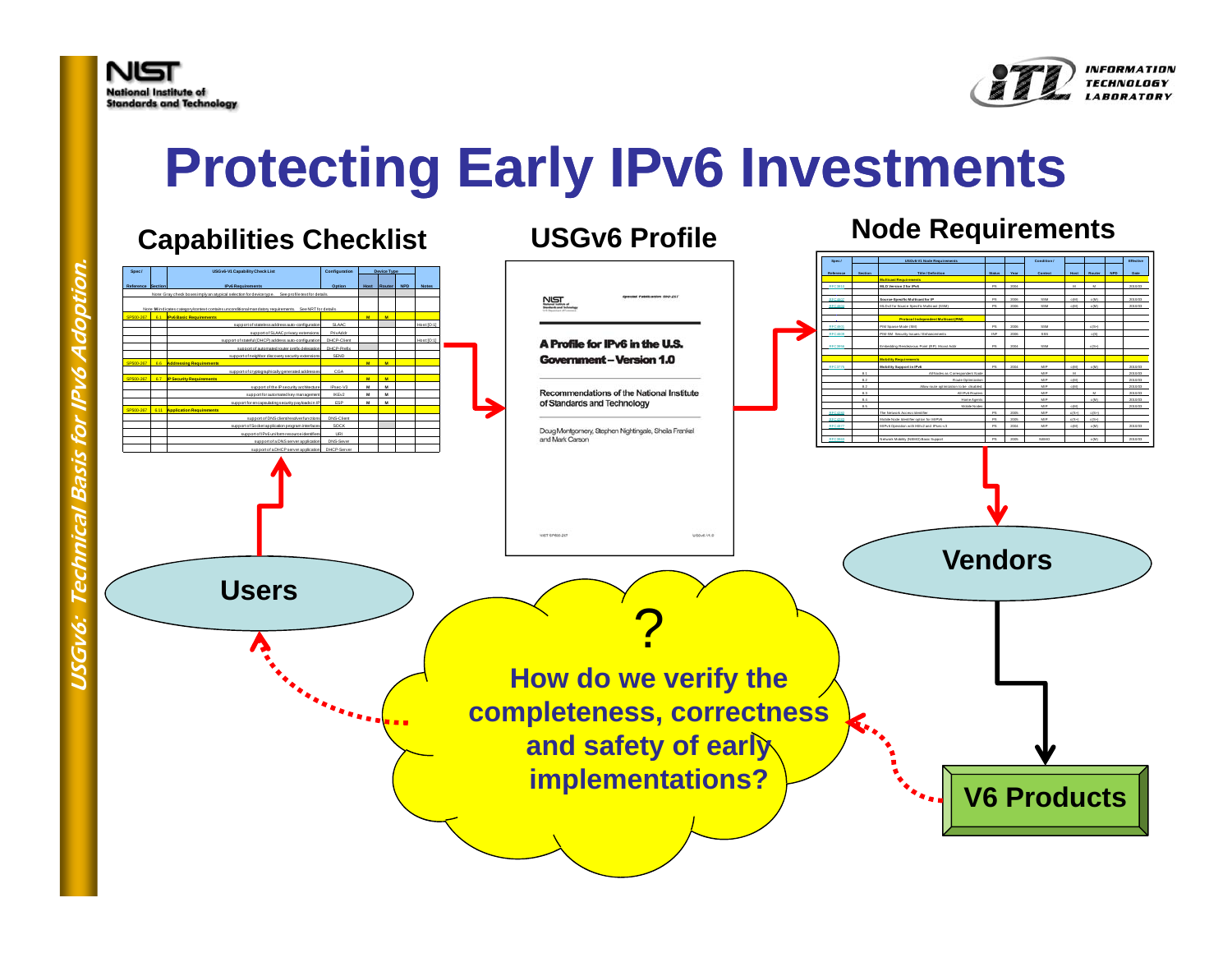



INFORMATION

## **USGv6 Testing Program**

#### •**Establish a unified testing program:**

– Conformance, Interoperability, and Functional testing for Hosts, Routers, NPDs

### **Goal: One-stop Worldwide Testing.**

- Establish program based upon accredited labs, public test specifications and validated test methods
- Establish common means of reporting test results.
- Establish means of tracing vendor's declarations back to accredited test results.

### **Flexible / Open Program:**

- Support 1<sup>st</sup>, 2<sup>nd</sup>, 3<sup>rd</sup> party conformance testing.
- **FIEXIDI<br>
FIEXIDI**<br>
 Supp<br>
 Supp<br>
NPD<br>
 Usin<br>
-– Support 2<sup>nd</sup>, 3<sup>rd</sup> party interoperability testing and NPD functional testing.
	- Using commercial labs and accreditors.
	- Balance the burden / cost of testing with value / **protection derived.**
	- **Deal with the complexity of modern products**.
	- • **Operational 2010:**
		- Includes Accredited Labs, with tested products



•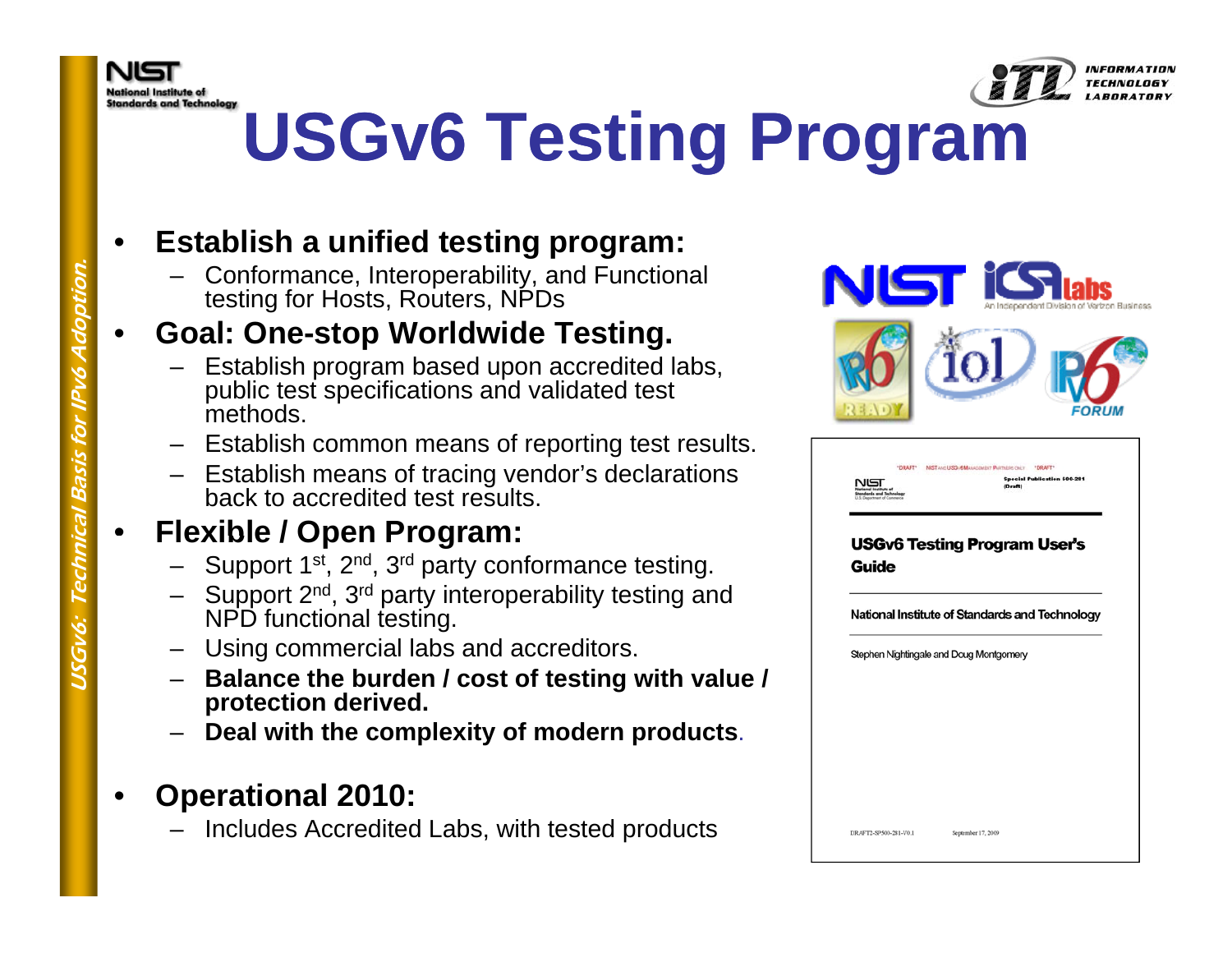



### **Vocabulary for IPv6 Requirements**

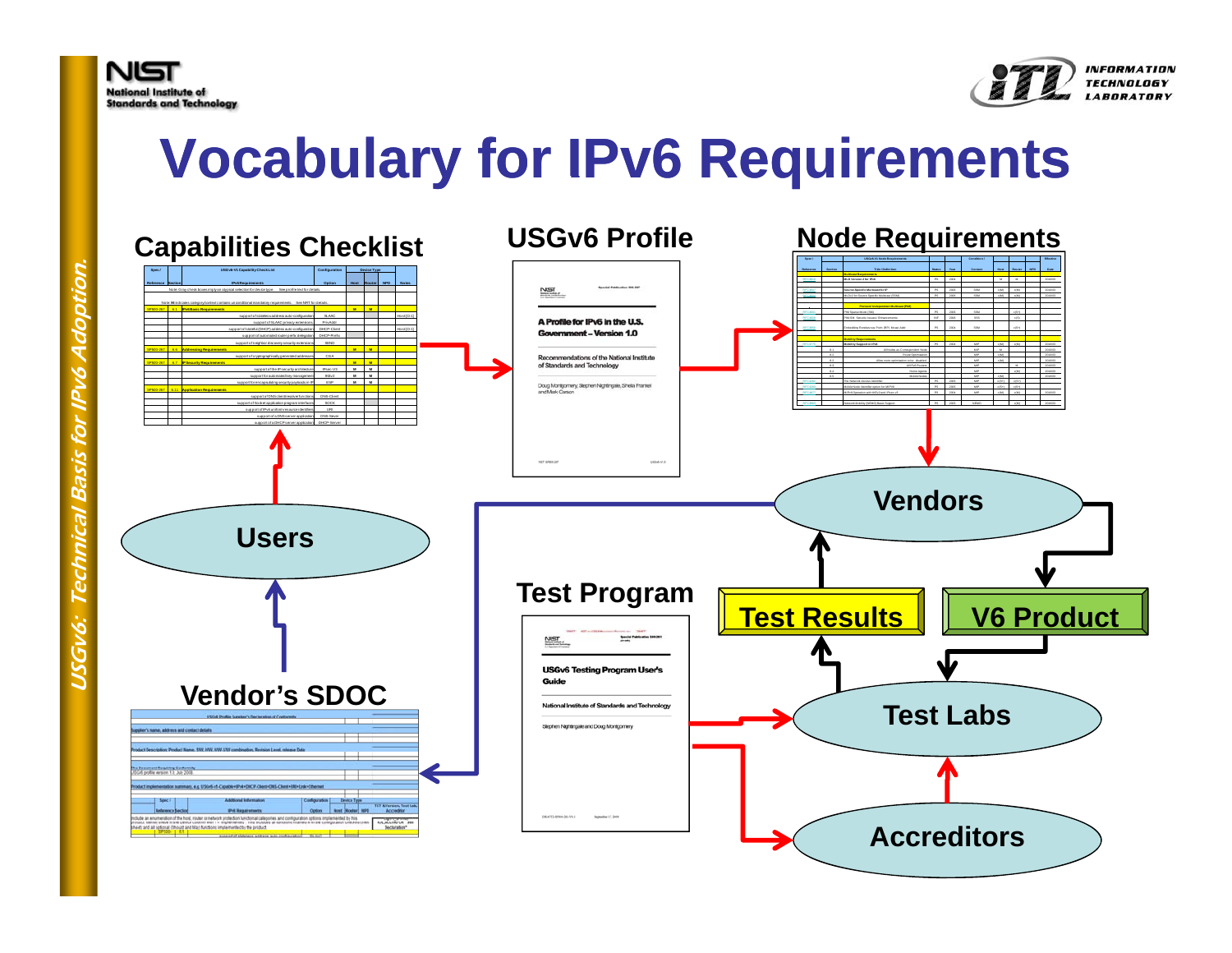



### **FAR Clause**

- •http://edocket.access.gpo.gov/2009/pdf/E9-28931.pdf
- 

**What it says:**<br>Federal Acquisition Regulation; FAR Case 2005–041, Internet Protocol Version 6 (IPv6)<br>AGENCIES: Department of Defense (DoD), General Services Administration (GSA), and<br>National Aeronautics and Space Adminis

"Unless the Agency CIO waives the requirement, when acquiring information technology using<br>Internet Protocol, the **requirements documents must include reference to the appropriate**<br>technical capabilities defined in the USG corresponding declarations of conformance defined in the USGv6 Testing Program. The applicability of IPv6 to agency networks, infrastructure and applications specific to individual<br>acquisitions will be in accordance with the agency's Enterprise Architecture (See OMB<br>Memorandum M-05-22 dated August 2, 2005

#### **What that means:**

- •The intent of the new FAR language is to have each acquisition of IP protocol technology express requirements for IPv6 capabilities in terms of the USGv6 Profile (e.g., using the USGv6 Capabilities Check List) and to have vendors document their product's support of the requested capabilities, through USGv6 Test program (e.g., using the USGv6 Suppliers Declaration of Conformity).
- • Given that the FAR language references the USGv6 Profile, as noted above, all Profile requirements should be considered as completely optional until July 2010.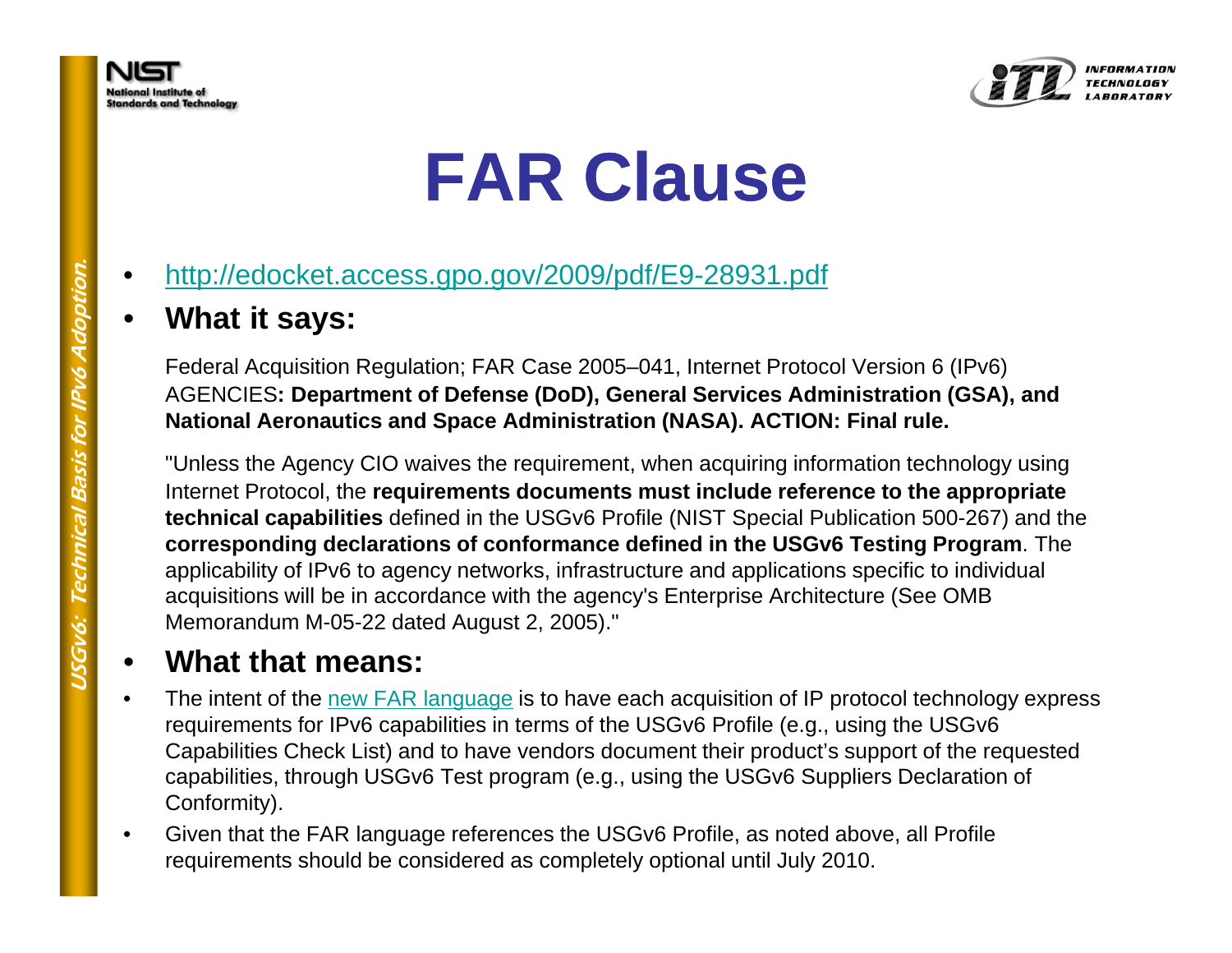

## USGv6-v1 Clarifications

- •What is truly **required** ….
	- The Profile defines terms "USGv6-v1-Capable" and "USGv6-v1- Compliant".
		- Primarily because we were tasked/asked to.
		-
	- Also to create marketing pressure for recommended capabilities.<br>The FAR Clause does not require you to buy USGv6-v1-Capable / Compliant products!
		- This was purposeful … at least on our part.
		- The FAR requires you to use the USGv6 Profile to express acquisition specific requirements and the USGv6 Testing Program to asses which products meet those requirements.
- • The profile doesn't define product classes
	- $-$  It defines requirement classes, users instantiate individual products requirements.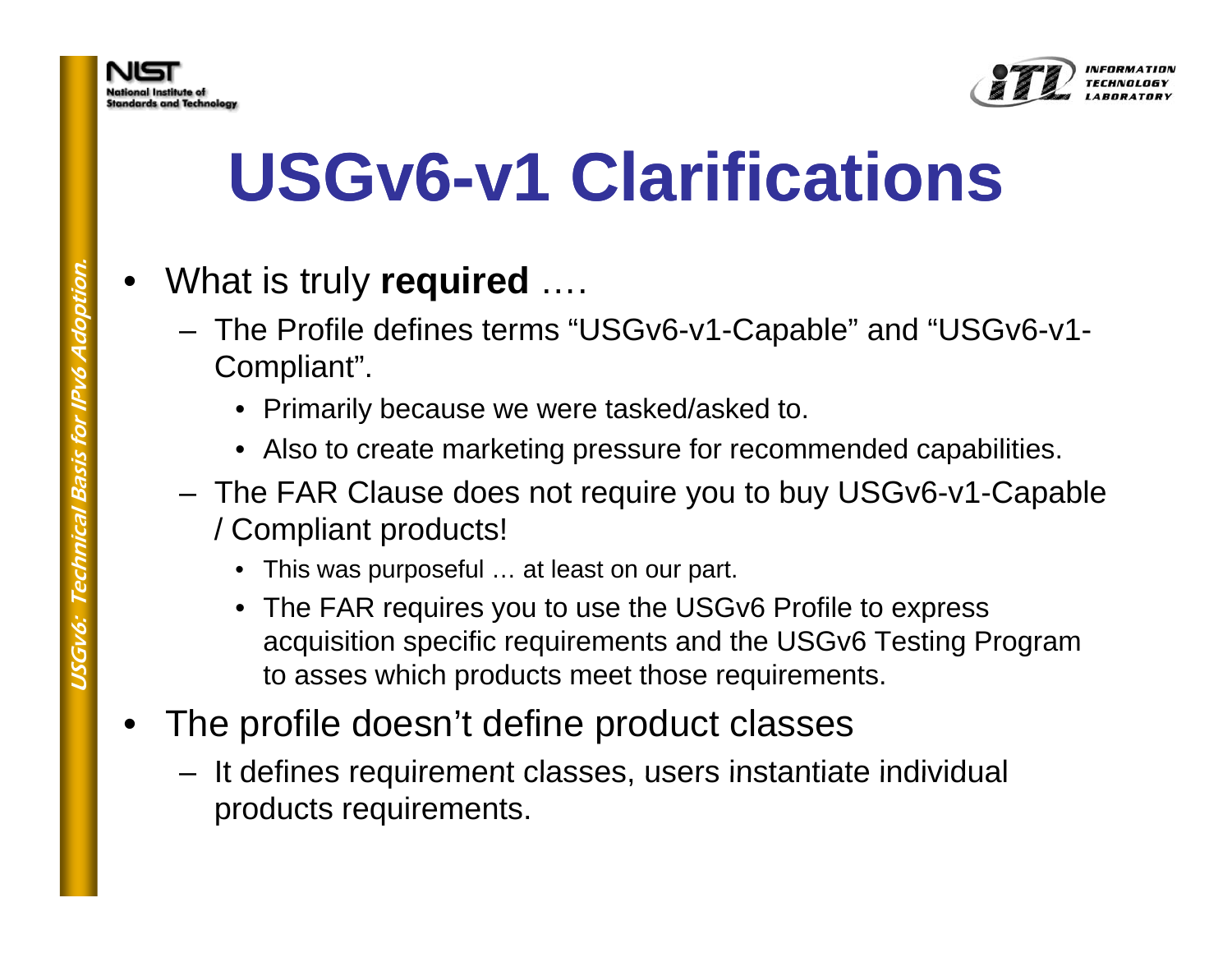

## **Practical Implications**

- • How the s ystem is desi gned to work
	-
	- Profile is used to define sets of requirements.<br>- Test Program is used to verify sets of product capabilities.
		- Not "pass/fail" entire products.
		- Output of testing is a list of claimed & tested capabilities.
- • User Requirements
	- Gome (most?) early users will be using the profile more because<br>of the FAR, than a real desire to acquire IPv6.<br>• Likely to effectively just take the default recommendations.
		-
		- Vendors likely to provide / market capability checklists that match their product offerings.
	- – Need to insure that reasonable things happen for policy check-box users.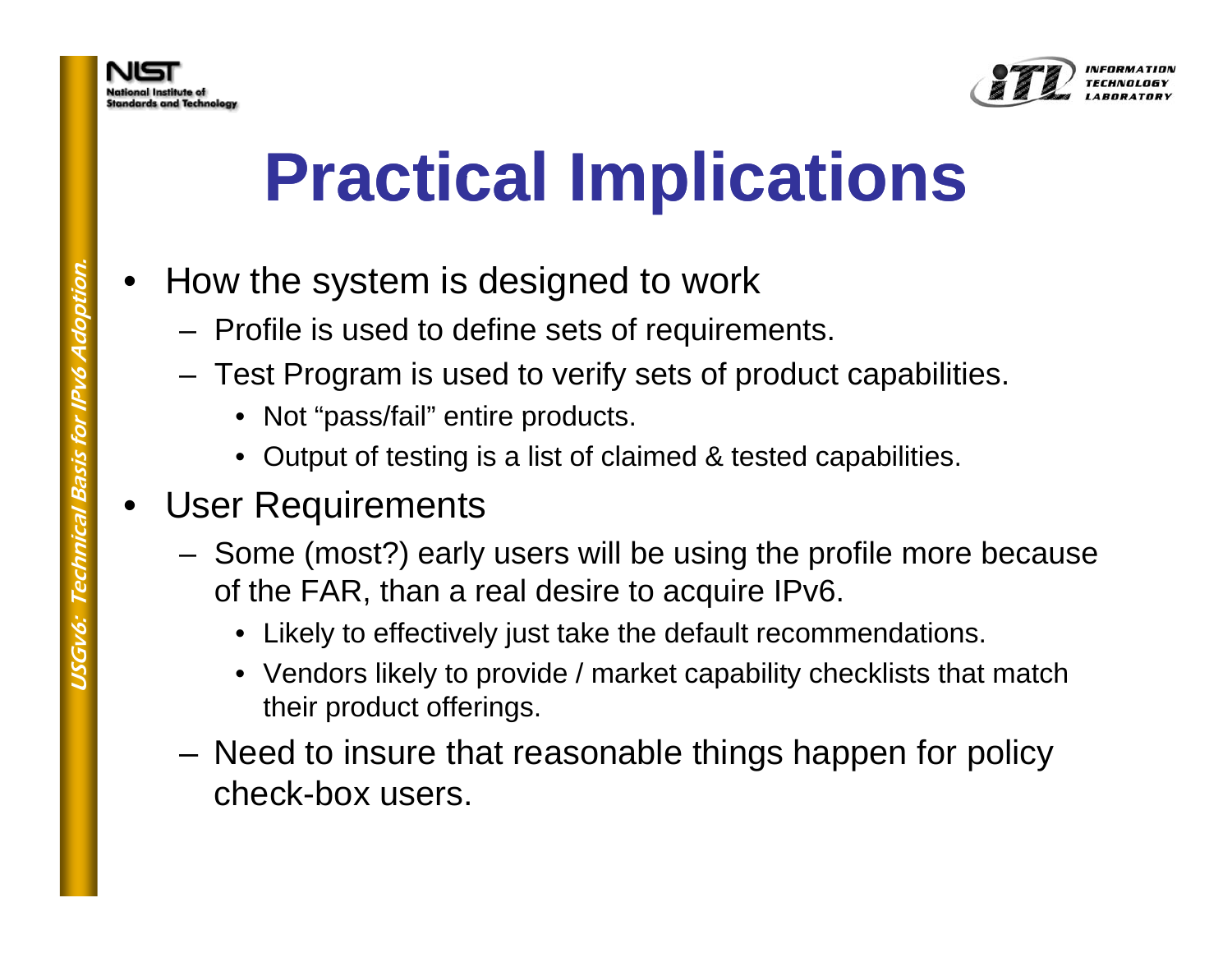



## **Other NIST IPv6 / USGv6 Activities?**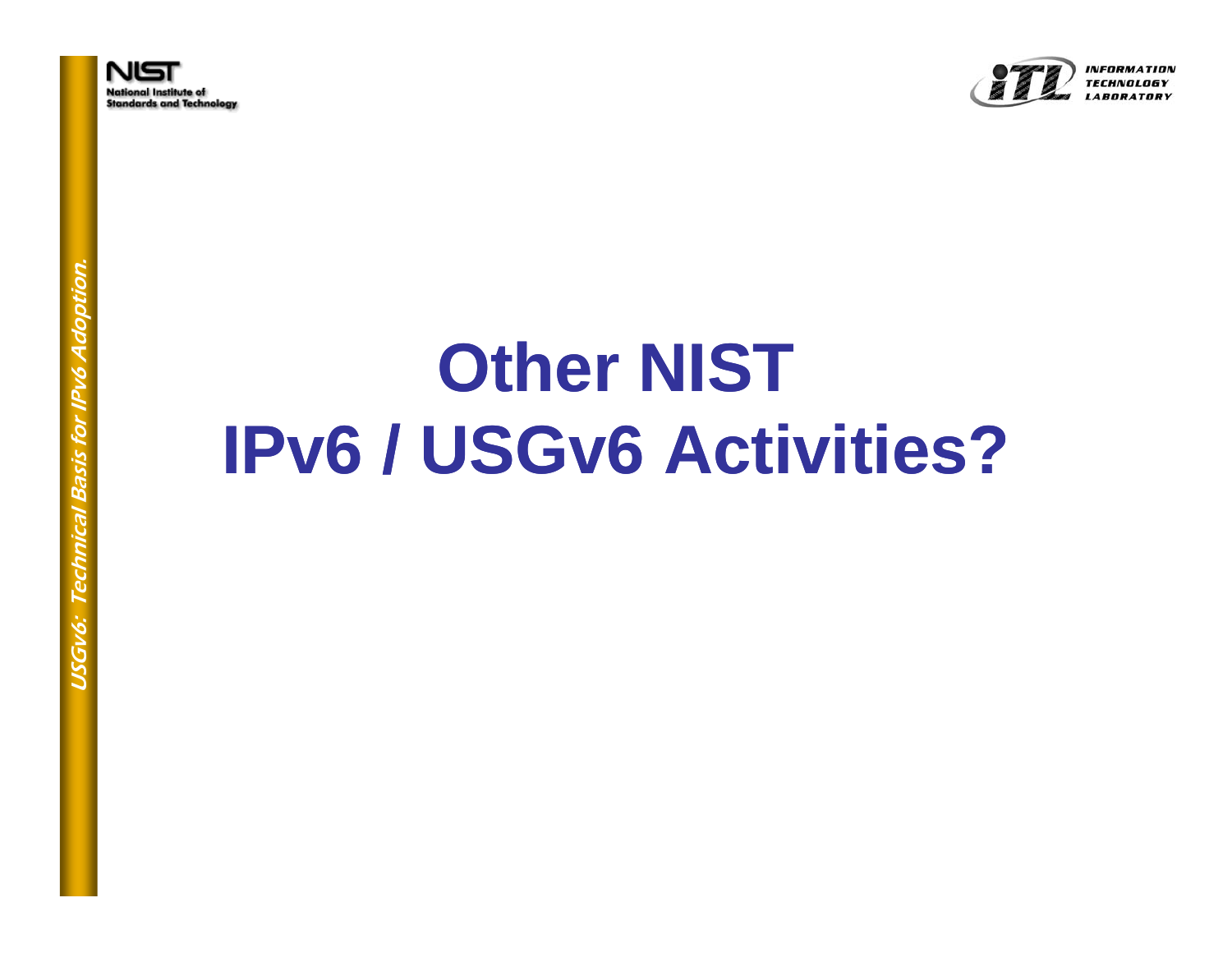



### **NIST IPv6 R&D**

#### •**NIST Prototype NDP**

- Lack of fully functional IPv6 firewalls,<br>IDS / IPS system hinder deployment.
- – $-$  Developing open source IPv6Tables/SNORT prototype based<br>upon USGv6/NSA requirements.

#### •**OSPFv3 & SNMP Test System**

Collaboration with CHT-TL to develop conformance and interop test capability for OSPFv3 & SNMPv3





**RUT** 

tion. Gv6: Technic